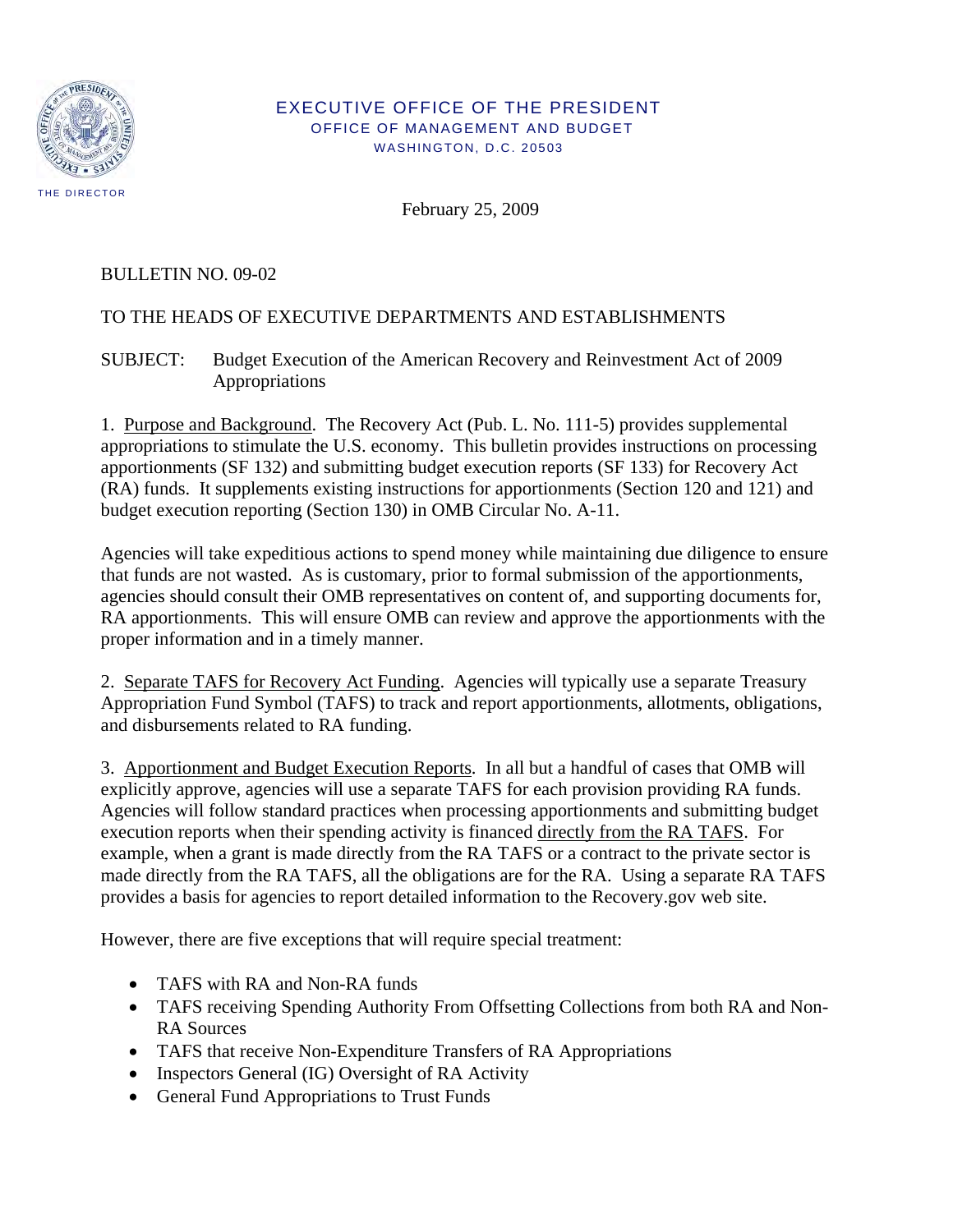a. TAFS with RA and Non-RA funds. This type of TAFS will have both RA and Non-RA funding because OMB approved an exemption from using a separate TAFS. The amounts on line 8 of the SF 132 must use distinct Category B lines that start with the words "Recovery Act" as illustrated below.

> Line 8. Apportioned: 8B1 Research 8B2 Recovery Act Research

Likewise, agency budget execution reports (SF 133) must report RA and Non-RA obligations separately. See the illustration below:

 Line 8. Obligations Incurred: A. Direct

1. Category B: Research

2. Category B: Recovery Act Research

b. TAFS Receiving Spending Authority from Offsetting Collections from Both RA and Non-RA Sources. This is the case where an account with RA funds pays other accounts for goods and services or pays other accounts to procure goods and services for RA programs. Some examples include transactions with working capital funds, franchise funds, and interagency agreements. The ordering account will obligate and outlay the amount and the performing account will receive offsetting collections and will, in turn obligate and outlay to do the work or to procure the goods or services. If the ordering account has both RA and non-RA funds, it must follow the instruction in 3.a. above.

For the performing TAFS, the amounts on line 8 of the SF 132 must use distinct Category B lines that start with the words "Recovery Act". See the illustration below:

 Line 8. Apportioned: 8B1 Research [offsetting collections from other sources] 8B2 Recovery Act Research [offsetting collections from the RA]

Likewise, for the performing TAFS, the agency budget execution reports (SF 133) must report obligations financed from RA offsetting collections separately from other obligations. See the illustration below:

Line 8. Obligations Incurred:

B. Reimbursable

- 1. Category B: Research [other sources]
- 2. Category B: Recovery Act Research [against offsetting collections from the RA].